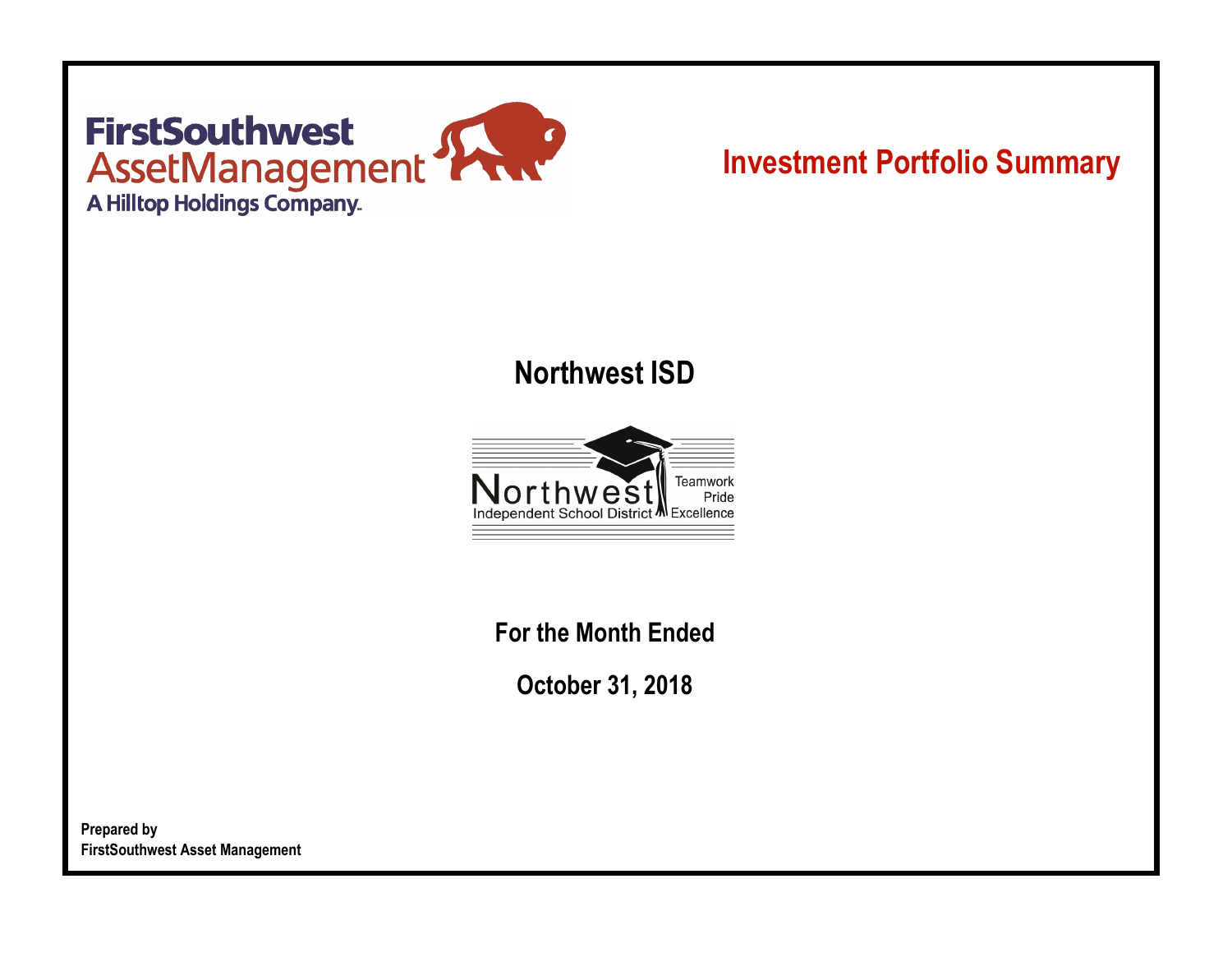

#### **Report Name**

| <b>Certification Page</b>         |
|-----------------------------------|
| Executive Summary                 |
| Benchmark Comparison              |
| Detail of Security Holdings       |
| Change in Value                   |
| Earned Income                     |
| <b>Investment Transactions</b>    |
| Amortization and Accretion        |
| Proiected Fixed Income Cash Flows |

### **Table of Contents / Market Recap**

#### **MARKET RECAP - OCTOBER 2018:**

The early run of October economic data releases was generally positive, but things tapered off as the month progressed. The ISM manufacturing index was right in line with expectations, dipping from 61.3 in August to 59.8 in September, still indicating a very strong pace of expansion. The non-manufacturing index, which is garnering a broader following as the service sector now accounts for close to 90% of the economy, surged from 58.0 to 61.6 in September, reaching the highest level since its inception in 1997. Readings above 50 indicate expansion, readings over 60 are rare and indicative of very strong increases in activity. Market reaction was unusually forceful, sending bond prices plummeting and yields to new cycle highs in the report's wake. The September employment report showed nonfarm payrolls missed the +185k median forecast with only +134k new jobs added in September. However, the previous two months were revised higher by a combined +87k, easily making up the shortfall. The last three months have seen payrolls grow by a healthy +190k per month average. The unemployment rate fell from 3.9% to 3.7%, pushing the 48-year low just a little bit lower. Average hourly earnings, which have become an important component in the payroll report, eased off, rising by +0.3% in September, while the August advance was revised downward from +0.4% to +0.3%. The result was that year-over-year wage growth dropped from +2.9% to +2.75%, easing inflation worries. Other inflation indicators moderated during September as well. Both the headline and core consumer price indexes (CPI) gained just +0.1% in September. Year-over-year headline CPI slipped from a +2.7% pace to +2.3%, while the core was unchanged at +2.2%. The Fed's preferred core personal consumption expenditures (PCE) index, whose release lags behind by a month, rose 1.96% in August, a tad below the July reading of +2.02%. After four straight months growing at better than 6% on a year-over-year basis, consumer spending appears to be slowing as retail sales softened to +4.7% in September. Both new and existing home sales weakened in September as rising interest rates have begun to bite. The average 30-year fixed rate mortgage climbed over 5% in October for the first time since March 2010. Finally, the first estimate of Q3 GDP showed economic growth slowing from +4.2% to +3.5% during the recently completed quarter.

All three of the major U.S. stock averages came into October at or very near record highs. But the euphoria infecting stocks would soon fade as volatility exploded and much of the year's gains were erased. Of the 23 trading days in October, the S&P 500 had 10 days with moves of +/- 1% or more and two days saw declines in excess of 3%. The tech laden Nasdaq had 13 days with +/- 1% moves and two days with declines of more than 4%. For the month, the Dow, S&P 500, and Nasdaq were down -5.1%, -6.9%, and -9.2% respectively. Bond markets experienced volatility as well, with the two-year T-note reaching a new cycle high of 2.91% on the fourth Monday of the month, before finding its low point the following Friday at 2.81%. The two-year closed the month at 2.87%, up 5 basis points from September's close. The 10-year note, which began the month at 3.06%, hit a high of 3.23% early in the month before settling in at 3.14% on Halloween.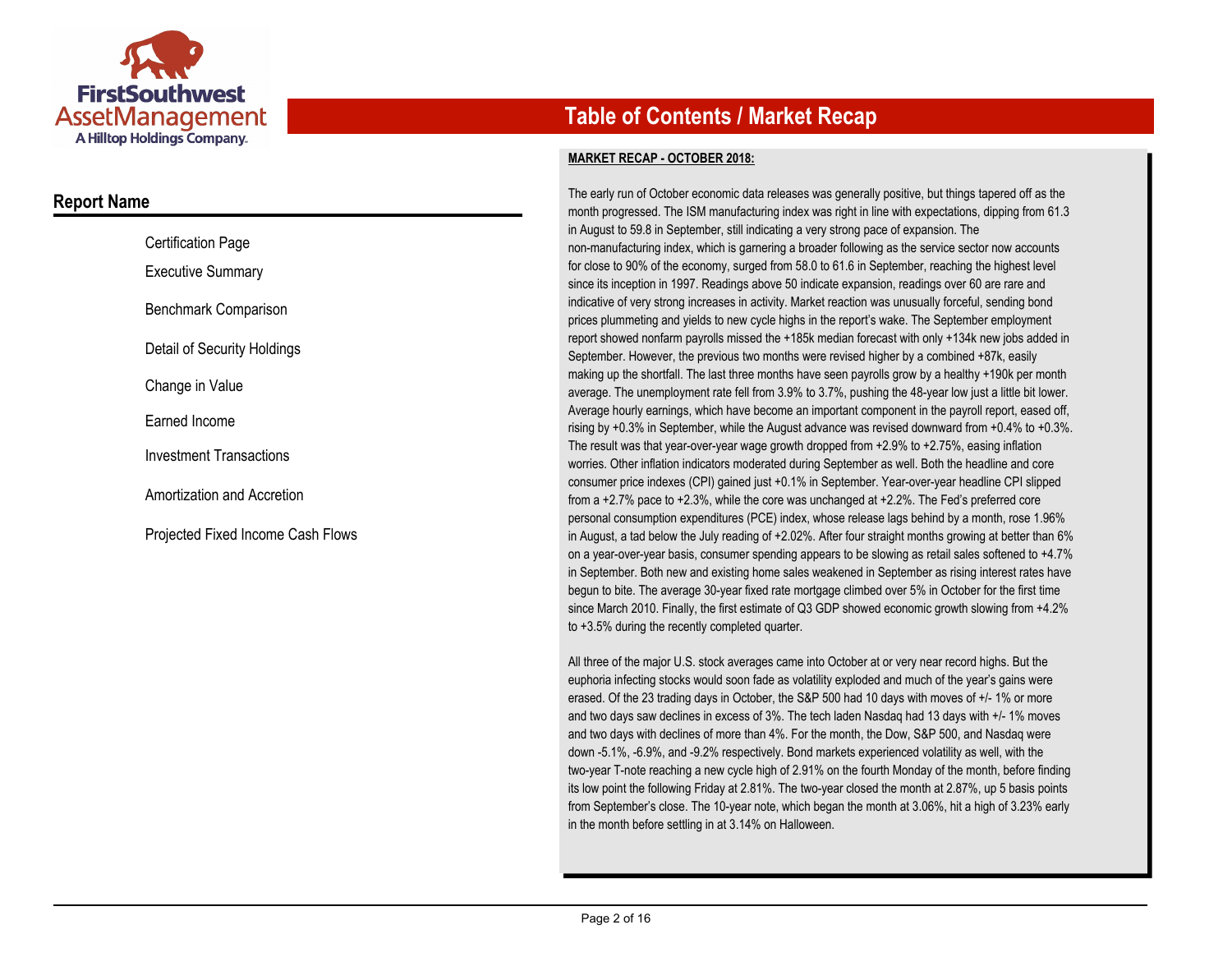

## **October 31, 2018 For the Month Ended**

This report is prepared for the **Northwest ISD** (the "Entity") in accordance with Chapter 2256 of the Texas Public Funds Investment Act ("PFIA"). Section 2256.023(a) of the PFIA states that: "Not less than quarterly, the investment officer shall prepare and submit to the governing body of the entity a written report of the investment transactions for all funds covered by this chapter for the preceding reporting period." This report is signed by the Entity's investment officers and includes the disclosures required in the PFIA. To the extent possible, market prices have been obtained from independent pricing sources.

The investment portfolio complied with the PFIA and the Entity's approved Investment Policy and Strategy throughout the period. All investment transactions made in the portfolio during this period were made on behalf of the Entity and were made in full compliance with the PFIA and the approved Investment Policy.

**Officer Names and Titles:**

Name: Jon Graswich, CPA Title: Deputy Superintendent for Bus & Ops

Name: Brian Carter Title: Chief Financial Officer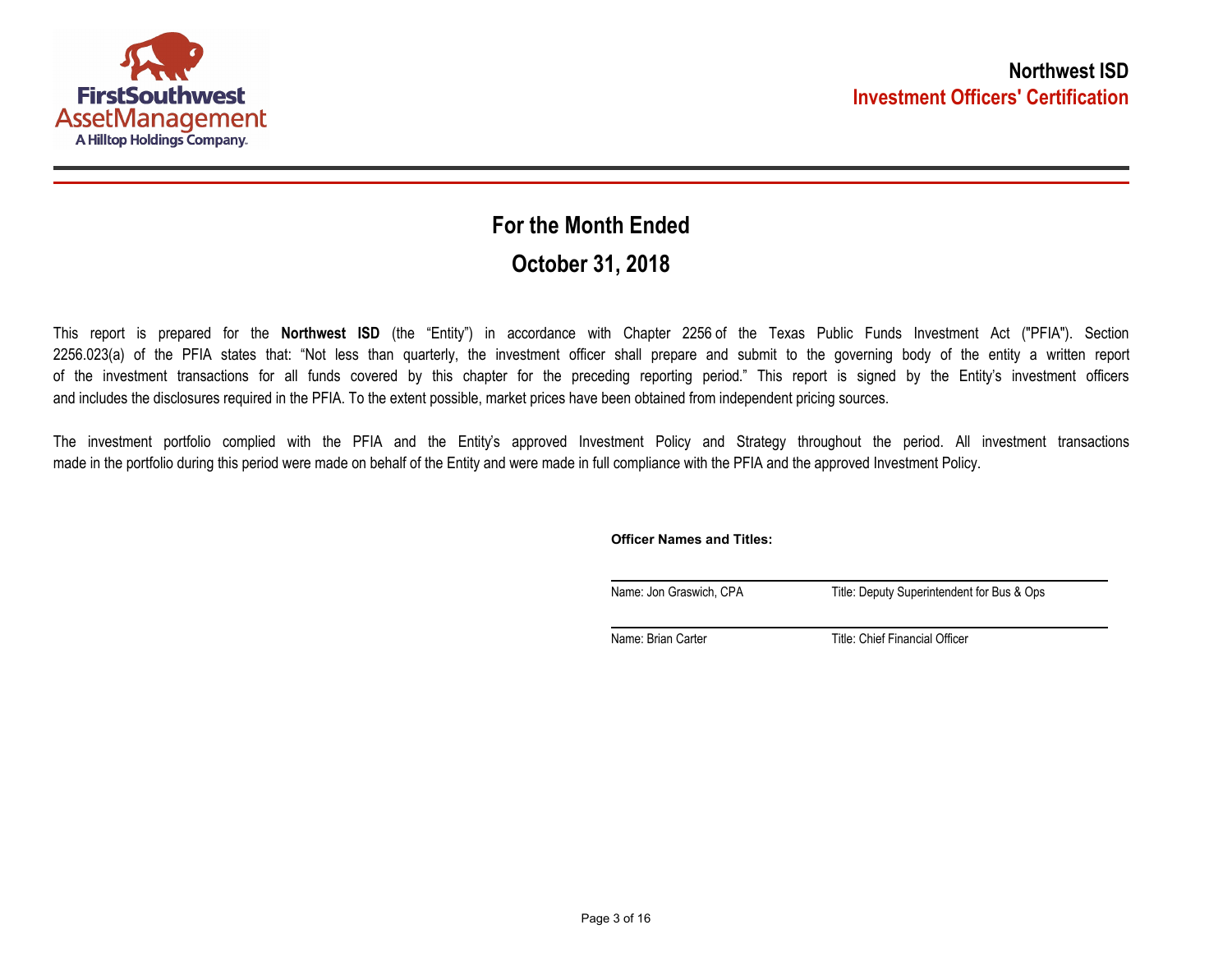

|                                              | <b>Account Summary</b>           |                                  | <b>Allocation by Security Type</b>                  |
|----------------------------------------------|----------------------------------|----------------------------------|-----------------------------------------------------|
|                                              | Beginning Values as of 09/30/18  | Ending Values as of 10/31/18     |                                                     |
| Par Value<br><b>Market Value</b>             | 190,119,672.27<br>189,744,267.27 | 168,801,922.02<br>168,518,552.02 |                                                     |
| <b>Book Value</b><br>Unrealized Gain /(Loss) | 189,805,164.14<br>(60, 896.87)   | 168,566,640.75<br>(48,088.73)    | AGCY BULLET<br><b>BANK DEP</b><br>$\blacksquare$ CD |
| <b>Market Value %</b>                        | 99.97%                           | 99.97%                           | $\blacksquare$ LGIP<br><b>TREASURY</b><br>Total:    |
| Weighted Avg. YTW                            | 2.037%                           | 2.108%                           |                                                     |
| Weighted Avg. YTM                            | 2.037%                           | 2.108%                           |                                                     |

**Allocation by Issuer**

#### **Maturity Distribution %**

#### **Credit Quality**





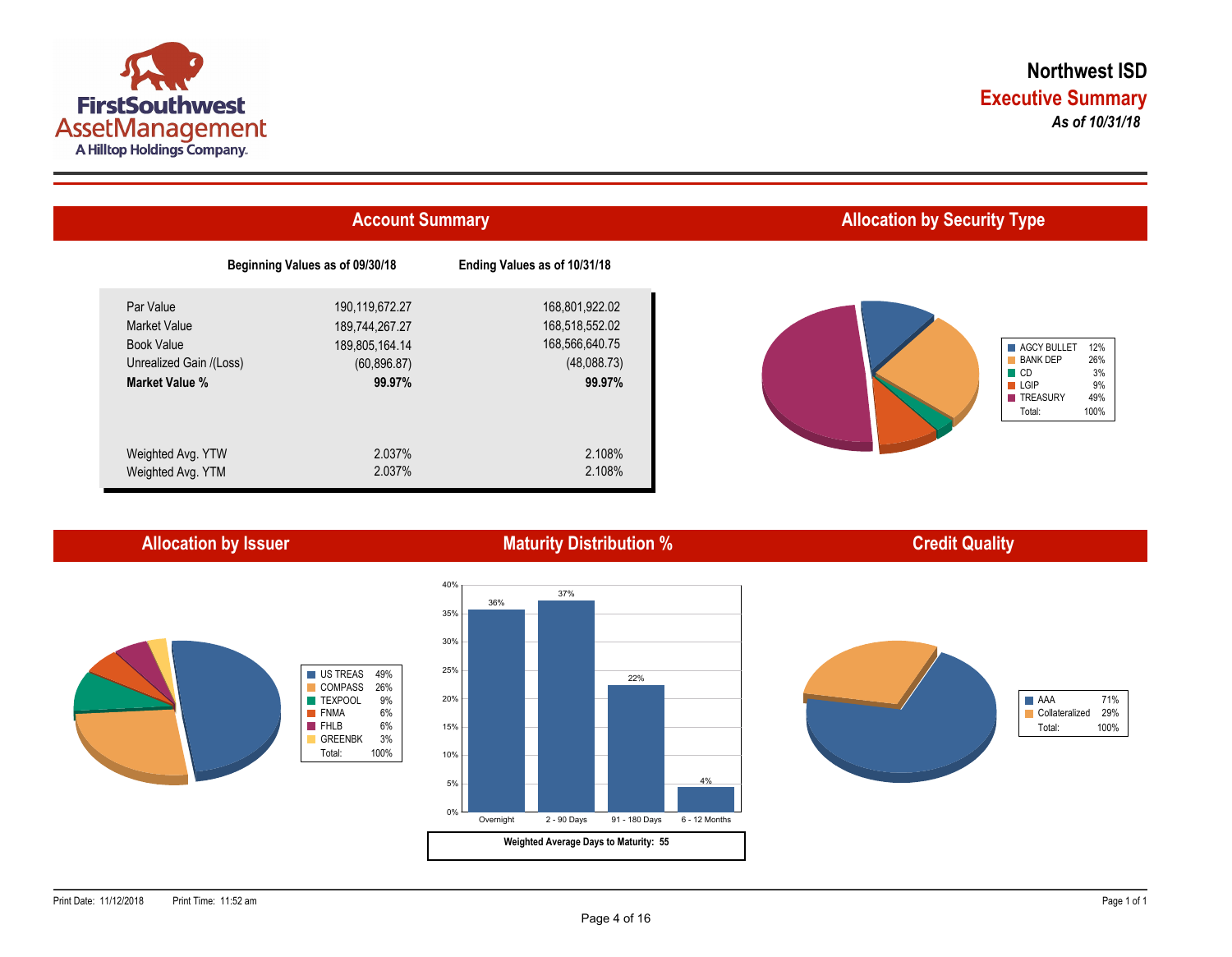



Note 1: CMT stands for Constant Maturity Treasury. This data is published in Federal Reserve Statistical Release H.15 and represents an average of all actively traded Treasury securities having that time remaining until ma standard industry benchmark for Treasury securities. The CMT benchmarks are moving averages. The 3-month CMT is the daily average for the previous 3 months, the 6-month CMT is the daily average for the previous 6 months, a 1-year and 2-year CMT's are the daily averages for the previous 12-months.

**Note 2:** Benchmark data for TexPool is the monthly average yield.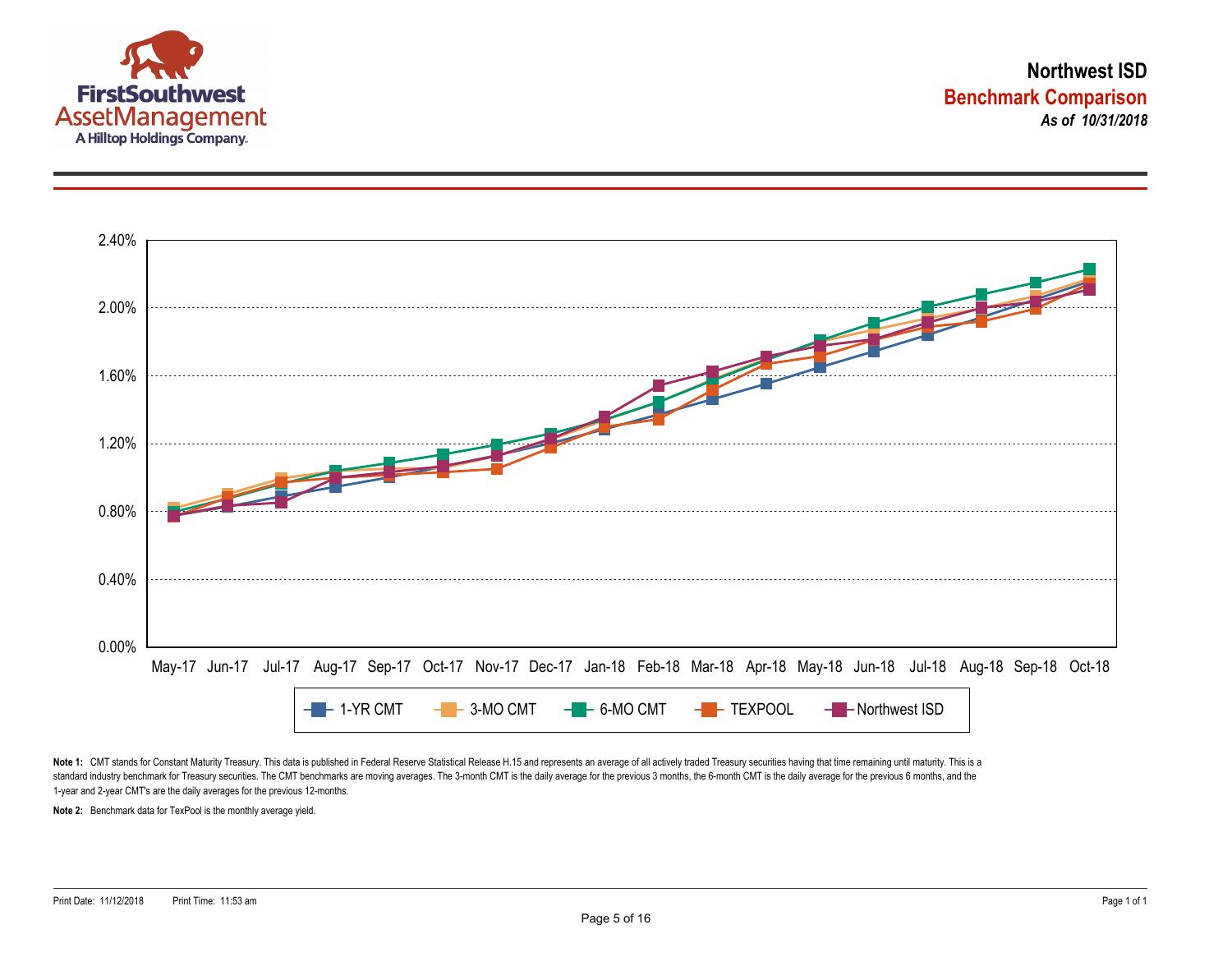

| <b>CUSIP</b>                         | <b>Settle</b><br>Date | Sec. Type           | Sec. Description          | <b>CPN</b> | <b>Mty Date</b> | <b>Next Call</b> | <b>Call Type</b> | Par Value     | Purch<br>Price | <b>Orig Cost</b> | <b>Book Value</b> | <b>Mkt</b><br>Price | Market Value to Mty | Days | Days<br>to Call | <b>YTM</b> | <b>YTW</b> |
|--------------------------------------|-----------------------|---------------------|---------------------------|------------|-----------------|------------------|------------------|---------------|----------------|------------------|-------------------|---------------------|---------------------|------|-----------------|------------|------------|
|                                      |                       |                     |                           |            |                 |                  |                  |               |                |                  |                   |                     |                     |      |                 |            |            |
| <b>Activity Account</b>              |                       |                     |                           |            |                 |                  |                  |               |                |                  |                   |                     |                     |      |                 |            |            |
| <b>TEXPOOL</b>                       |                       | LGIP                | <b>TexPool</b>            |            |                 |                  |                  | 167,251.62    | 100.000        | 167,251.62       | 167,251.62        | 100.000             | 167,251.62          |      |                 | 2.144      | 2.144      |
| 912828SD3                            |                       | 02/13/18 TREAS NOTE | U.S. Treasury             | 1.250      | 01/31/19        |                  |                  | 1,000,000.00  | 99.305         | 993,046.88       | 998,208.94        | 99.738              | 997,380.00          | 92   |                 | 1.981      | 1.981      |
| <b>Total for Activity Account</b>    |                       |                     |                           |            |                 |                  |                  | 1,167,251.62  | 99.404         | 1,160,298.50     | 1,165,460.56      | 99.776              | 1,164,631.62        | 79   |                 | 2.005      | 2.005      |
| <b>Capital Project</b>               |                       |                     |                           |            |                 |                  |                  |               |                |                  |                   |                     |                     |      |                 |            |            |
| <b>BBVA-NWL</b>                      |                       | <b>BANK DEP</b>     | <b>BBVA Compass LIBOR</b> |            |                 |                  |                  | 6,641,208.80  | 100.000        | 6,641,208.80     | 6,641,208.80      | 100.000             | 6,641,208.80        |      |                 | 2.126      | 2.126      |
| BBVA-NWZ                             |                       | <b>BANK DEP</b>     | BBVA Compass ZBA Int      |            |                 |                  |                  | 20,034,094.42 | 100.000        | 20,034,094.42    | 20,034,094.42     | 100.000             | 20,034,094.42       |      |                 | 2.176      | 2.176      |
| <b>TEXPOOL</b>                       |                       | LGIP                | <b>TexPool</b>            |            |                 |                  |                  | 8,749,788.40  | 100.000        | 8,749,788.40     | 8,749,788.40      | 100.000             | 8,749,788.40        |      |                 | 2.144      | 2.144      |
| 912828M64                            |                       | 08/01/18 TREAS NOTE | U.S. Treasury             | 1.250      | 11/15/18        |                  |                  | 7,500,000.00  | 99.777         | 7,483,300.78     | 7,497,794.48      | 99.966              | 7,497,450.00        | 15   |                 | 2.022      | 2.022      |
| 912828N22                            |                       | 08/01/18 TREAS NOTE | U.S. Treasury             | 1.250      | 12/15/18        |                  |                  | 7,500,000.00  | 99.695         | 7.477.148.44     | 7,492,606.88      | 99.885              | 7,491,375.00        | 45   |                 | 2.073      | 2.073      |
| 912828N63                            |                       | 08/01/18 TREAS NOTE | U.S. Treasury             | 1.125      | 01/15/19        |                  |                  | 7,500,000.00  | 99.543         | 7,465,722.66     | 7,484,605.95      | 99.768              | 7,482,600.00        | 76   |                 | 2.141      | 2.141      |
| 912828P53                            |                       | 08/01/18 TREAS NOTE | U.S. Treasury             | 0.750      | 02/15/19        |                  |                  | 7,500,000.00  | 99.215         | 7,441,113.28     | 7,468,504.20      | 99.538              | 7,465,350.00        | 107  |                 | 2.224      | 2.224      |
| 912828P95                            |                       | 08/01/18 TREAS NOTE | U.S. Treasury             | 1.000      | 03/15/19        |                  |                  | 7,500,000.00  | 99.230         | 7,442,285.16     | 7,465,644.45      | 99.500              | 7,462,500.00        | 135  |                 | 2.251      | 2.251      |
| 912828Q52                            |                       | 08/01/18 TREAS NOTE | U.S. Treasury             | 0.875      | 04/15/19        |                  |                  | 7,500,000.00  | 99.016         | 7,426,171.88     | 7,452,443.48      | 99.309              | 7,448,175.00        | 166  |                 | 2.290      | 2.290      |
| 912828R44                            |                       | 08/01/18 TREAS NOTE | U.S. Treasury             | 0.875      | 05/15/19        |                  |                  | 7,500,000.00  | 98.859         | 7,414,453.13     | 7,441,460.03      | 99.133              | 7,434,975.00        | 196  |                 | 2.343      | 2.343      |
| <b>Total for Capital Project</b>     |                       |                     |                           |            |                 |                  |                  | 87,925,091.62 | 99.603         | 87,575,286.95    | 87,728,151.09     | 99.753              | 87,707,516.62       | 63   |                 | 2.178      | 2.178      |
| <b>Capital Project AFB</b>           |                       |                     |                           |            |                 |                  |                  |               |                |                  |                   |                     |                     |      |                 |            |            |
| <b>TEXPOOL</b>                       |                       | LGIP                | <b>TexPool</b>            |            |                 |                  |                  | 46,170.97     | 100.000        | 46,170.97        | 46,170.97         | 100.000             | 46,170.97           | - 1  |                 | 2.144      | 2.144      |
| <b>Total for Capital Project AFB</b> |                       |                     |                           |            |                 |                  |                  | 46,170.97     | 100.000        | 46,170.97        | 46,170.97         | 100.000             | 46,170.97           | -1   |                 | 2.144      | 2.144      |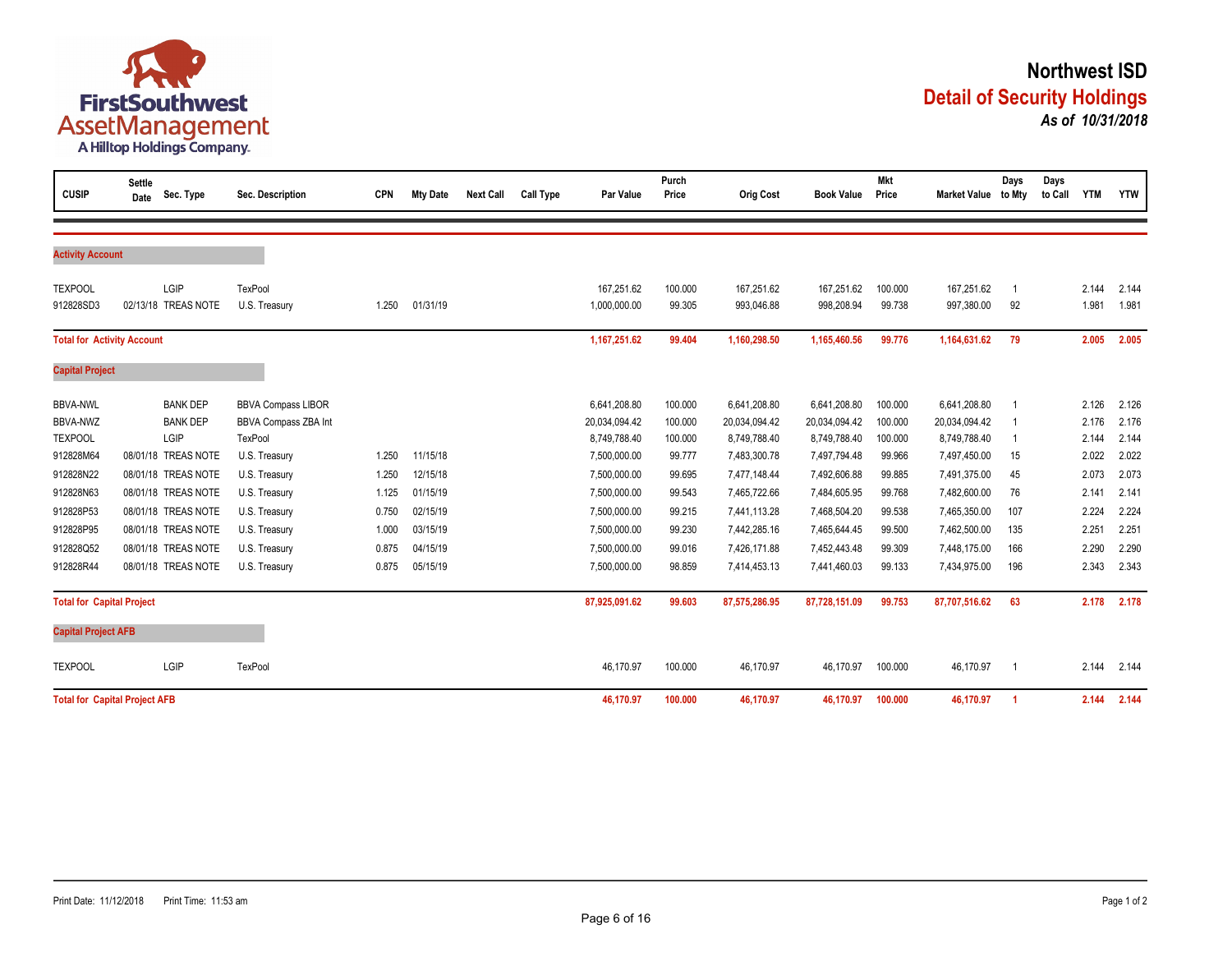

| <b>CUSIP</b>                   | Settle<br>Date                          | Sec. Type       | Sec. Description       | <b>CPN</b> | <b>Mty Date</b> | <b>Next Call</b> | Call Type | Par Value      | Purch<br>Price | <b>Orig Cost</b> | <b>Book Value</b> | <b>Mkt</b><br>Price | <b>Market Value</b> | Days<br>to Mty | Days<br>to Call | <b>YTM</b> | <b>YTW</b> |
|--------------------------------|-----------------------------------------|-----------------|------------------------|------------|-----------------|------------------|-----------|----------------|----------------|------------------|-------------------|---------------------|---------------------|----------------|-----------------|------------|------------|
|                                |                                         |                 |                        |            |                 |                  |           |                |                |                  |                   |                     |                     |                |                 |            |            |
| <b>General Operating Fund</b>  |                                         |                 |                        |            |                 |                  |           |                |                |                  |                   |                     |                     |                |                 |            |            |
| <b>BBVA-NW</b>                 |                                         | <b>BANK DEP</b> | <b>BBVA Compass MM</b> |            |                 |                  |           | 17,624,412.81  | 100.000        | 17,624,412.81    | 17,624,412.81     | 100.000             | 17,624,412.81       |                |                 | 2.226      | 2.226      |
| <b>TEXPOOL</b>                 | LGIP                                    |                 | <b>TexPool</b>         |            |                 |                  |           | 2,442,522.52   | 100.000        | 2,442,522.52     | 2,442,522.52      | 100.000             | 2,442,522.52        |                |                 | 2.144      | 2.144      |
| 912828M64                      | 12/26/17 TREAS NOTE                     |                 | U.S. Treasury          | 1.250      | 11/15/18        |                  |           | 15,000,000.00  | 99.555         | 14,933,203.13    | 14,997,127.65     | 99.966              | 14,994,900.00       | 15             |                 | 1.758      | 1.758      |
| 912828N22                      | 02/13/18 TREAS NOTE                     |                 | U.S. Treasury          | 1.250      | 12/15/18        |                  |           | 15,000,000.00  | 99.434         | 14,915,039.06    | 14,987,745.15     | 99.885              | 14,982,750.00       | 45             |                 | 1.936      | 1.936      |
| CD-3828-5                      | 03/28/18 CD                             |                 | Green Bk CD            | 2.230      | 03/28/19        |                  |           | 5,000,000.00   | 100.000        | 5,000,000.00     | 5,000,000.00      | 100.000             | 5,000,000.00        | 148            |                 | 2.230      | 2.230      |
|                                | <b>Total for General Operating Fund</b> |                 |                        |            |                 |                  |           | 55,066,935.33  | 99.724         | 54,915,177.52    | 55,051,808.13     | 99.959              | 55,044,585.33       | 30             |                 | 2.016      | 2.016      |
| <b>Interest &amp; Sinking</b>  |                                         |                 |                        |            |                 |                  |           |                |                |                  |                   |                     |                     |                |                 |            |            |
| <b>TEXPOOL</b>                 | LGIP                                    |                 | TexPool                |            |                 |                  |           | 4,596,472.48   | 100.000        | 4,596,472.48     | 4,596,472.48      | 100.000             | 4,596,472.48        |                |                 | 2.144      | 2.144      |
| 3135G0H63                      | 02/20/18 AGCY BULET                     |                 | <b>FNMA</b>            | 1.375      | 01/28/19        |                  |           | 5,500,000.00   | 99.361         | 5,464,855.00     | 5,490,918.40      | 99.746              | 5,486,030.00        | 89             |                 | 2.065      | 2.065      |
| 3135G0H63                      | 03/21/18 AGCY BULET                     |                 | <b>FNMA</b>            | 1.375      | 01/28/19        |                  |           | 5,000,000.00   | 99.360         | 4,968,000.00     | 4,990,908.40      | 99.746              | 4,987,300.00        | 89             |                 | 2.135      | 2.135      |
| 3130ADNE8                      | 02/13/18 AGCY BULET                     |                 | <b>FHLB</b>            | 1.875      | 02/12/19        |                  |           | 9,500,000.00   | 99.879         | 9,488,505.00     | 9,496,750.72      | 99.851              | 9,485,845.00        | 104            |                 | 1.998      | 1.998      |
|                                | <b>Total for Interest &amp; Sinking</b> |                 |                        |            |                 |                  |           | 24,596,472.48  | 99.680         | 24,517,832.48    | 24,575,050.00     | 99.834              | 24,555,647.48       | 78             |                 | 2.068      | 2.068      |
| <b>Total for Northwest ISD</b> |                                         |                 |                        |            |                 |                  |           | 168.801.922.02 | 99.653         | 168,214,766.42   | 168.566.640.75    | 99.833              | 168.518.552.02      | 55             |                 | 2.108      | 2.108      |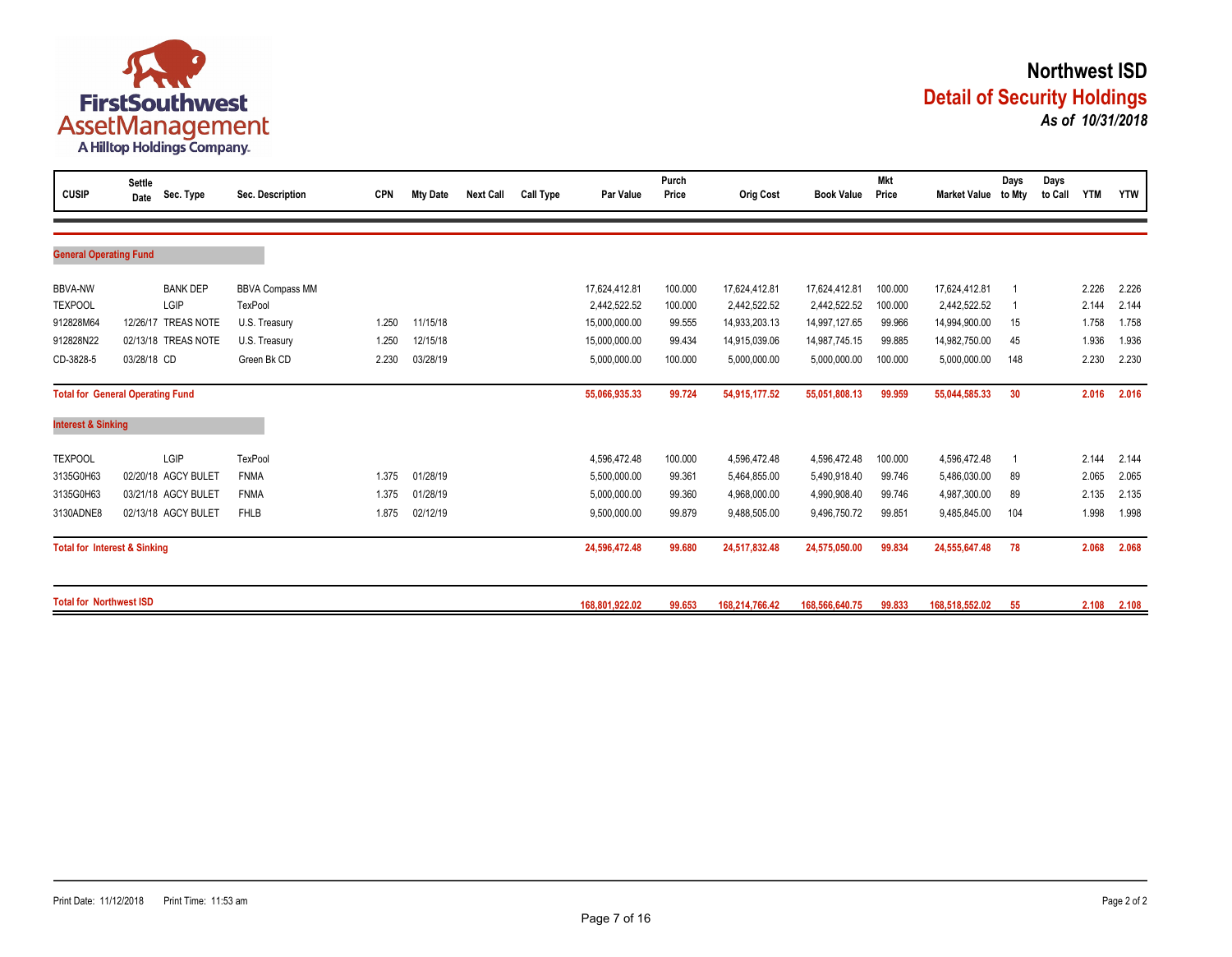

| <b>CUSIP</b>                      | <b>Security Type</b>                 | <b>Security Description</b>  | 09/30/18<br><b>Book Value</b> | Cost of<br><b>Purchases</b> | <b>Maturities /</b><br>Calls / Sales | Amortization /<br>Accretion | Realized<br>Gain/(Loss) | 10/31/18<br><b>Book Value</b> | 09/30/18<br><b>Market Value</b> | 10/31/18<br><b>Market Value</b> | Change in<br><b>Mkt Value</b> |
|-----------------------------------|--------------------------------------|------------------------------|-------------------------------|-----------------------------|--------------------------------------|-----------------------------|-------------------------|-------------------------------|---------------------------------|---------------------------------|-------------------------------|
|                                   |                                      |                              |                               |                             |                                      |                             |                         |                               |                                 |                                 |                               |
| <b>Activity Account</b>           |                                      |                              |                               |                             |                                      |                             |                         |                               |                                 |                                 |                               |
| <b>TEXPOOL</b>                    | LGIP                                 | TexPool                      | 166,947.61                    | 304.01                      | 0.00                                 | 0.00                        | 0.00                    | 167,251.62                    | 166,947.61                      | 167,251.62                      | 304.01                        |
| 912828SD3                         | <b>TREAS NOTE</b>                    | U.S. Treasury 1.250 01/31/19 | 997,598.80                    | 0.00                        | 0.00                                 | 610.14                      | 0.00                    | 998,208.94                    | 996,460.00                      | 997,380.00                      | 920.00                        |
| <b>Total for Activity Account</b> |                                      |                              | 1,164,546.41                  | 304.01                      | 0.00                                 | 610.14                      | 0.00                    | 1,165,460.56                  | 1,163,407.61                    | 1,164,631.62                    | 1,224.01                      |
| <b>Capital Project</b>            |                                      |                              |                               |                             |                                      |                             |                         |                               |                                 |                                 |                               |
| <b>BBVA-NWL</b>                   | <b>BANK DEP</b>                      | <b>BBVA Compass LIBOR</b>    | 8,724,114.53                  | 0.00                        | (2,082,905.73)                       | 0.00                        | 0.00                    | 6,641,208.80                  | 8,724,114.53                    | 6,641,208.80                    | (2,082,905.73)                |
| <b>BBVA-NWZ</b>                   | <b>BANK DEP</b>                      | BBVA Compass ZBA Int         | 20.000.000.00                 | 34,094.42                   | 0.00                                 | 0.00                        | 0.00                    | 20,034,094.42                 | 20,000,000.00                   | 20,034,094.42                   | 34,094.42                     |
| <b>TEXPOOL</b>                    | LGIP                                 | TexPool                      | 15,190,726.12                 | 0.00                        | (6,440,937.72)                       | 0.00                        | 0.00                    | 8,749,788.40                  | 15,190,726.12                   | 8,749,788.40                    | (6,440,937.72)                |
| 912828M64                         | <b>TREAS NOTE</b>                    | U.S. Treasury 1.250 11/15/18 | 7,492,910.70                  | 0.00                        | 0.00                                 | 4,883.78                    | 0.00                    | 7,497,794.48                  | 7,492,125.00                    | 7,497,450.00                    | 5,325.00                      |
| 912828N22                         | <b>TREAS NOTE</b>                    | U.S. Treasury 1.250 12/15/18 | 7,487,398.05                  | 0.00                        | 0.00                                 | 5,208.83                    | 0.00                    | 7,492,606.88                  | 7,485,525.00                    | 7,491,375.00                    | 5,850.00                      |
| 912828N63                         | <b>TREAS NOTE</b>                    | U.S. Treasury 1.125 01/15/19 | 7,478,243.10                  | 0.00                        | 0.00                                 | 6,362.85                    | 0.00                    | 7,484,605.95                  | 7,475,550.00                    | 7,482,600.00                    | 7,050.00                      |
| 912828P53                         | <b>TREAS NOTE</b>                    | U.S. Treasury 0.750 02/15/19 | 7,459,293.15                  | 0.00                        | 0.00                                 | 9,211.05                    | 0.00                    | 7,468,504.20                  | 7,455,750.00                    | 7,465,350.00                    | 9,600.00                      |
| 912828P95                         | <b>TREAS NOTE</b>                    | U.S. Treasury 1.000 03/15/19 | 7,457,696.55                  | 0.00                        | 0.00                                 | 7,947.90                    | 0.00                    | 7,465,644.45                  | 7,453,125.00                    | 7,462,500.00                    | 9,375.00                      |
| 912828Q52                         | <b>TREAS NOTE</b>                    | U.S. Treasury 0.875 04/15/19 | 7,443,554.25                  | 0.00                        | 0.00                                 | 8,889.23                    | 0.00                    | 7,452,443.48                  | 7,438,500.00                    | 7,448,175.00                    | 9,675.00                      |
| 912828R44                         | <b>TREAS NOTE</b>                    | U.S. Treasury 0.875 05/15/19 | 7,432,359.90                  | 0.00                        | 0.00                                 | 9,100.13                    | 0.00                    | 7,441,460.03                  | 7,426,200.00                    | 7,434,975.00                    | 8,775.00                      |
| <b>Total for Capital Project</b>  |                                      |                              | 96,166,296.35                 | 34,094.42                   | (8,523,843.45)                       | 51,603.77                   | 0.00                    | 87,728,151.09                 | 96,141,615.65                   | 87,707,516.62                   | (8,434,099.03)                |
| <b>Capital Project AFB</b>        |                                      |                              |                               |                             |                                      |                             |                         |                               |                                 |                                 |                               |
| <b>TEXPOOL</b>                    | LGIP                                 | TexPool                      | 46.087.06                     | 83.91                       | 0.00                                 | 0.00                        | 0.00                    | 46,170.97                     | 46.087.06                       | 46.170.97                       | 83.91                         |
|                                   | <b>Total for Capital Project AFB</b> |                              | 46,087.06                     | 83.91                       | 0.00                                 | 0.00                        | 0.00                    | 46,170.97                     | 46,087.06                       | 46,170.97                       | 83.91                         |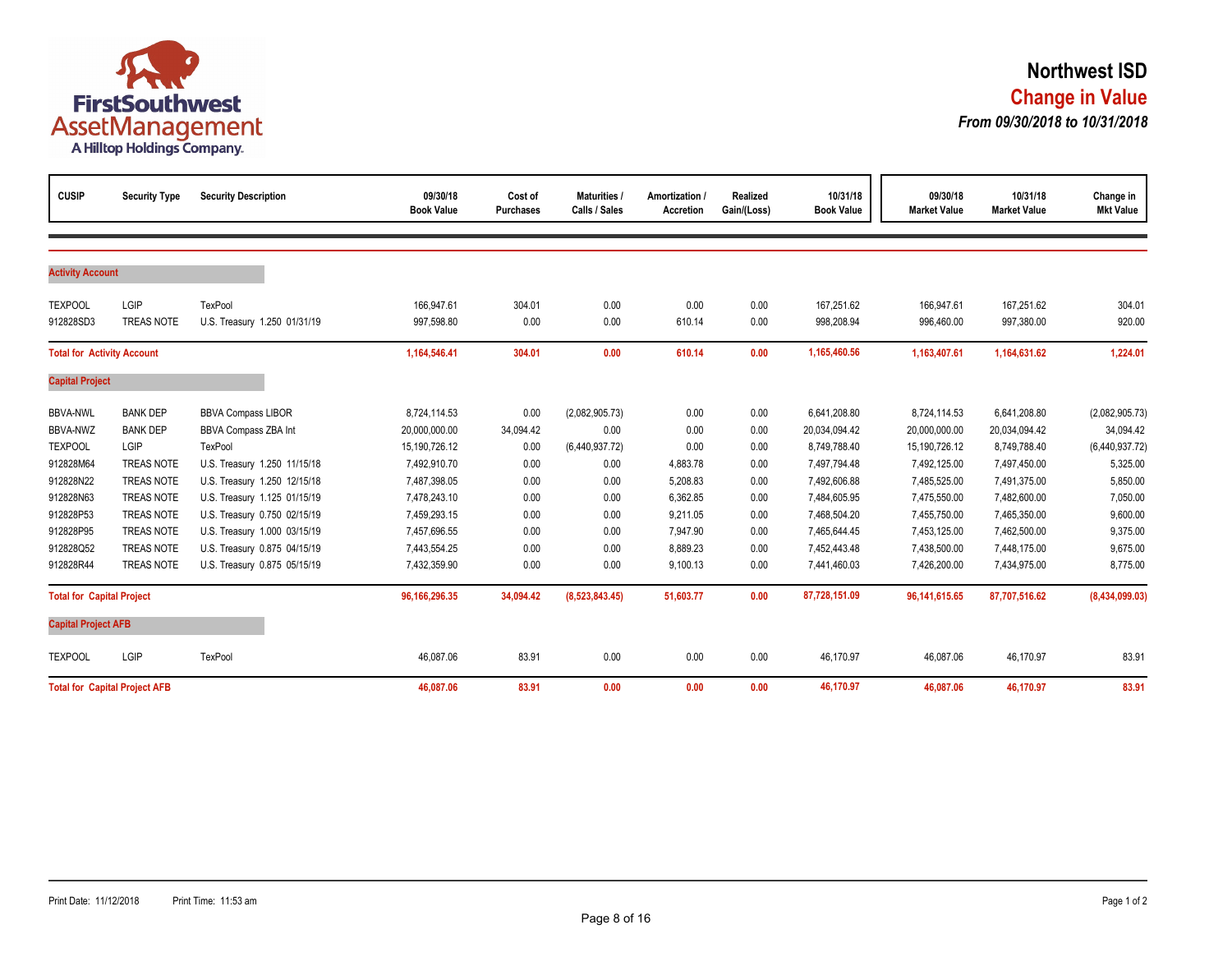

| <b>CUSIP</b>                            | <b>Security Type</b>                    | <b>Security Description</b>  | 09/30/18<br><b>Book Value</b> | Cost of<br><b>Purchases</b> | <b>Maturities /</b><br>Calls / Sales | Amortization /<br>Accretion | Realized<br>Gain/(Loss) | 10/31/18<br><b>Book Value</b> | 09/30/18<br><b>Market Value</b> | 10/31/18<br><b>Market Value</b> | Change in<br><b>Mkt Value</b> |
|-----------------------------------------|-----------------------------------------|------------------------------|-------------------------------|-----------------------------|--------------------------------------|-----------------------------|-------------------------|-------------------------------|---------------------------------|---------------------------------|-------------------------------|
|                                         |                                         |                              |                               |                             |                                      |                             |                         |                               |                                 |                                 |                               |
| <b>General Operating Fund</b>           |                                         |                              |                               |                             |                                      |                             |                         |                               |                                 |                                 |                               |
| <b>BBVA-NW</b>                          | <b>BANK DEP</b>                         | <b>BBVA Compass MM</b>       | 17,593,702.99                 | 30,709.82                   | 0.00                                 | 0.00                        | 0.00                    | 17,624,412.81                 | 17,593,702.99                   | 17,624,412.81                   | 30,709.82                     |
| <b>TEXPOOL</b>                          | LGIP                                    | TexPool                      | 922,444.97                    | 1,520,077.55                | 0.00                                 | 0.00                        | 0.00                    | 2,442,522.52                  | 922,444.97                      | 2,442,522.52                    | 1,520,077.55                  |
| 912828L81                               | <b>TREAS NOTE</b>                       | U.S. Treasury 0.875 10/15/18 | 14,995,213.20                 | 0.00                        | (15,000,000.00)                      | 4,786.80                    | 0.00                    | 0.00                          | 14,993,400.00                   | 0.00                            | (14,993,400.00)               |
| 912828M64                               | <b>TREAS NOTE</b>                       | U.S. Treasury 1.250 11/15/18 | 14,990,767.35                 | 0.00                        | 0.00                                 | 6,360.30                    | 0.00                    | 14,997,127.65                 | 14,984,250.00                   | 14,994,900.00                   | 10,650.00                     |
| 912828N22                               | <b>TREAS NOTE</b>                       | U.S. Treasury 1.250 12/15/18 | 14,979,111.00                 | 0.00                        | 0.00                                 | 8,634.15                    | 0.00                    | 14,987,745.15                 | 14,971,050.00                   | 14,982,750.00                   | 11,700.00                     |
| CD-3828-5                               | CD                                      | Green Bk CD 2.230 03/28/19   | 5,000,000.00                  | 0.00                        | 0.00                                 | 0.00                        | 0.00                    | 5,000,000.00                  | 5,000,000.00                    | 5,000,000.00                    | 0.00                          |
|                                         | <b>Total for General Operating Fund</b> |                              | 68,481,239.51                 | 1,550,787.37                | (15,000,000.00)                      | 19,781.25                   | 0.00                    | 55,051,808.13                 | 68,464,847.96                   | 55,044,585.33                   | (13, 420, 262.63)             |
| <b>Interest &amp; Sinking</b>           |                                         |                              |                               |                             |                                      |                             |                         |                               |                                 |                                 |                               |
| <b>TEXPOOL</b>                          | LGIP                                    | TexPool                      | 3,975,648.99                  | 620,823.49                  | 0.00                                 | 0.00                        | 0.00                    | 4,596,472.48                  | 3,975,648.99                    | 4,596,472.48                    | 620,823.49                    |
| 3135G0H63                               | <b>AGCY BULET</b>                       | FNMA 1.375 01/28/19          | 10,475,560.21                 | 0.00                        | 0.00                                 | 6,266.59                    | 0.00                    | 10,481,826.80                 | 10,467,765.00                   | 10,473,330.00                   | 5,565.00                      |
| 3130ADNE8                               | <b>AGCY BULET</b>                       | FHLB 1.875 02/12/19          | 9,495,785.61                  | 0.00                        | 0.00                                 | 965.11                      | 0.00                    | 9,496,750.72                  | 9,484,895.00                    | 9,485,845.00                    | 950.00                        |
| <b>Total for Interest &amp; Sinking</b> |                                         |                              | 23,946,994.81                 | 620,823.49                  | 0.00                                 | 7,231.70                    | 0.00                    | 24,575,050.00                 | 23,928,308.99                   | 24,555,647.48                   | 627,338.49                    |
| <b>Total for Northwest ISD</b>          |                                         |                              | 189.805.164.14                | 2.206.093.20                | (23.523.843.45)                      | 79.226.86                   | 0.00                    | 168,566,640.75                | 189.744.267.27                  | 168.518.552.02                  | (21, 225, 715.25)             |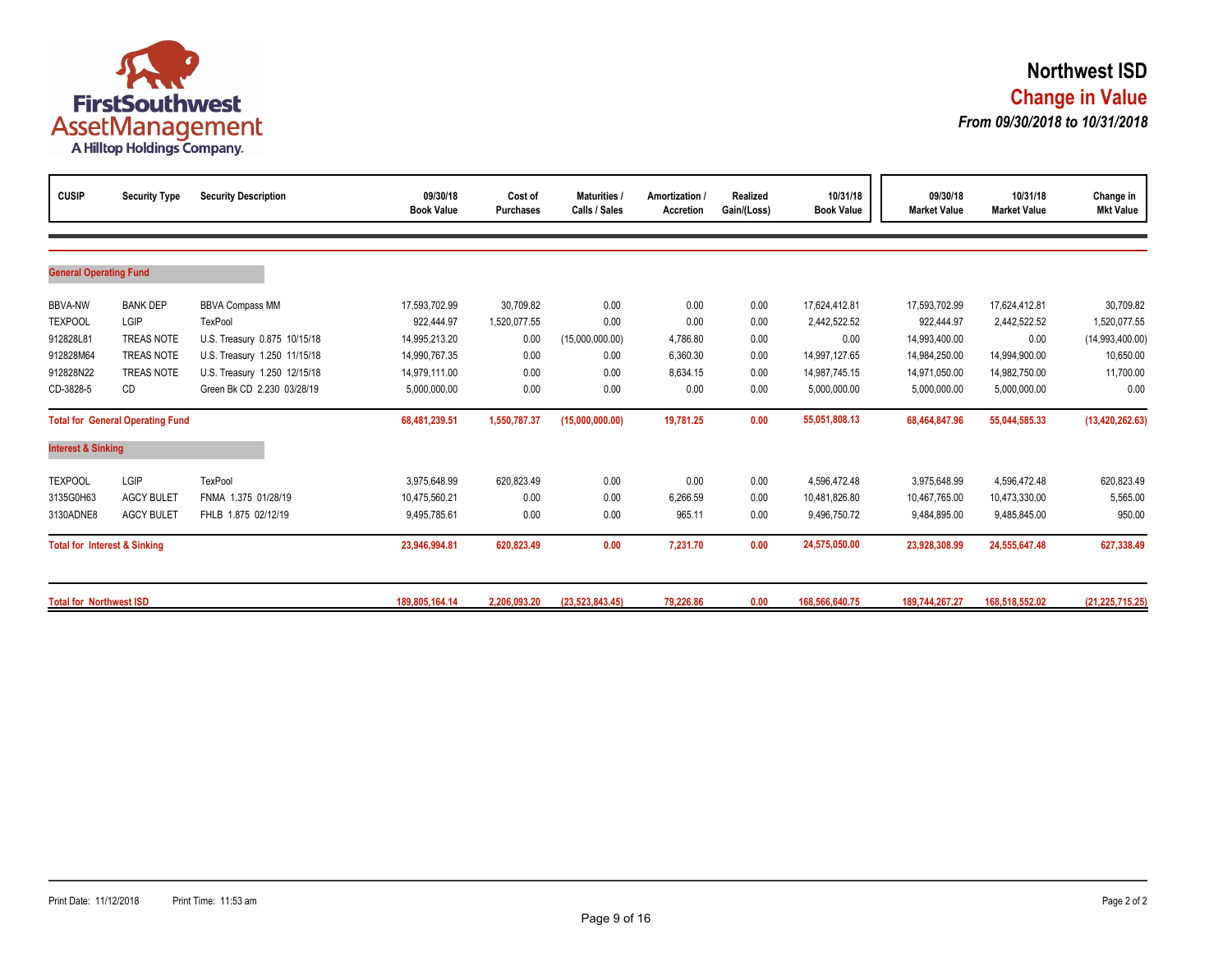

| <b>CUSIP</b>                      | <b>Security Type</b>                    | <b>Security Description</b>  | Beg. Accrued | <b>Interest Earned</b> | Interest Rec'd /<br>Sold / Matured | <b>Interest Purchased</b> | <b>Ending Accrued</b> | Disc Accr /<br><b>Prem Amort</b> | Net Income |
|-----------------------------------|-----------------------------------------|------------------------------|--------------|------------------------|------------------------------------|---------------------------|-----------------------|----------------------------------|------------|
|                                   |                                         |                              |              |                        |                                    |                           |                       |                                  |            |
| <b>Activity Account</b>           |                                         |                              |              |                        |                                    |                           |                       |                                  |            |
| <b>TEXPOOL</b>                    | LGIP                                    | <b>TexPool</b>               | 0.00         | 304.01                 | 304.01                             | 0.00                      | 0.00                  | 0.00                             | 304.01     |
| 912828SD3                         | TREAS NOTE                              | U.S. Treasury 1.250 01/31/19 | 2,105.98     | 1,052.99               | 0.00                               | 0.00                      | 3,158.97              | 610.14                           | 1,663.13   |
| <b>Total for Activity Account</b> |                                         |                              | 2,105.98     | 1,357.00               | 304.01                             | 0.00                      | 3,158.97              | 610.14                           | 1,967.14   |
| <b>Capital Project</b>            |                                         |                              |              |                        |                                    |                           |                       |                                  |            |
| <b>BBVA-NWL</b>                   | <b>BANK DEP</b>                         | <b>BBVA Compass LIBOR</b>    | 0.00         | 17,094.27              | 17,094.27                          | 0.00                      | 0.00                  | 0.00                             | 17,094.27  |
| <b>BBVA-NWZ</b>                   | <b>BANK DEP</b>                         | BBVA Compass ZBA Int         | 0.00         | 34,094.42              | 34,094.42                          | 0.00                      | 0.00                  | 0.00                             | 34,094.42  |
| <b>TEXPOOL</b>                    | LGIP                                    | <b>TexPool</b>               | 0.00         | 21,522.83              | 21,522.83                          | 0.00                      | 0.00                  | 0.00                             | 21,522.83  |
| 912828M64                         | TREAS NOTE                              | U.S. Treasury 1.250 11/15/18 | 35,411.01    | 7,897.41               | 0.00                               | 0.00                      | 43,308.42             | 4,883.78                         | 12,781.19  |
| 912828N22                         | TREAS NOTE                              | U.S. Treasury 1.250 12/15/18 | 27,663.93    | 7,940.58               | 0.00                               | 0.00                      | 35,604.51             | 5,208.83                         | 13,149.41  |
| 912828N63                         | TREAS NOTE                              | U.S. Treasury 1.125 01/15/19 | 17,883.83    | 7,107.68               | 0.00                               | 0.00                      | 24,991.51             | 6,362.85                         | 13,470.53  |
| 912828P53                         | <b>TREAS NOTE</b>                       | U.S. Treasury 0.750 02/15/19 | 7,184.10     | 4,738.45               | 0.00                               | 0.00                      | 11,922.55             | 9,211.05                         | 13,949.50  |
| 912828P95                         | TREAS NOTE                              | U.S. Treasury 1.000 03/15/19 | 3,314.92     | 6,422.65               | 0.00                               | 0.00                      | 9,737.57              | 7,947.90                         | 14,370.55  |
| 912828Q52                         | <b>TREAS NOTE</b>                       | U.S. Treasury 0.875 04/15/19 | 30,302.25    | 5,575.15               | 32,812.50                          | 0.00                      | 3,064.90              | 8,889.23                         | 14,464.38  |
| 912828R44                         | TREAS NOTE                              | U.S. Treasury 0.875 05/15/19 | 24,787.70    | 5,528.20               | 0.00                               | 0.00                      | 30,315.90             | 9,100.13                         | 14,628.33  |
| <b>Total for Capital Project</b>  |                                         |                              | 146,547.74   | 117,921.64             | 105,524.02                         | 0.00                      | 158,945.36            | 51,603.77                        | 169,525.41 |
| <b>Capital Project AFB</b>        |                                         |                              |              |                        |                                    |                           |                       |                                  |            |
| <b>TEXPOOL</b>                    | LGIP                                    | <b>TexPool</b>               | 0.00         | 83.91                  | 83.91                              | 0.00                      | 0.00                  | 0.00                             | 83.91      |
|                                   | <b>Total for Capital Project AFB</b>    |                              | 0.00         | 83.91                  | 83.91                              | 0.00                      | 0.00                  | 0.00                             | 83.91      |
| <b>General Operating Fund</b>     |                                         |                              |              |                        |                                    |                           |                       |                                  |            |
| <b>BBVA-NW</b>                    | <b>BANK DEP</b>                         | <b>BBVA Compass MM</b>       | 0.00         | 30,709.82              | 30,709.82                          | 0.00                      | 0.00                  | 0.00                             | 30,709.82  |
| <b>TEXPOOL</b>                    | LGIP                                    | <b>TexPool</b>               | 0.00         | 2,487.35               | 2,487.35                           | 0.00                      | 0.00                  | 0.00                             | 2,487.35   |
| 912828L81                         | <b>TREAS NOTE</b>                       | U.S. Treasury 0.875 10/15/18 | 60,604.51    | 5,020.49               | 65,625.00                          | 0.00                      | 0.00                  | 4,786.80                         | 9,807.29   |
| 912828M64                         | TREAS NOTE                              | U.S. Treasury 1.250 11/15/18 | 70,822.01    | 15,794.84              | 0.00                               | 0.00                      | 86,616.85             | 6,360.30                         | 22, 155.14 |
| 912828N22                         | TREAS NOTE                              | U.S. Treasury 1.250 12/15/18 | 55,327.87    | 15,881.15              | 0.00                               | 0.00                      | 71,209.02             | 8,634.15                         | 24,515.30  |
| CD-3828-5                         | CD                                      | Green Bk CD 2.230 03/28/19   | 916.44       | 9,469.86               | 0.00                               | 0.00                      | 10,386.30             | 0.00                             | 9,469.86   |
|                                   | <b>Total for General Operating Fund</b> |                              | 187,670.83   | 79,363.51              | 98,822.17                          | 0.00                      | 168,212.17            | 19,781.25                        | 99,144.76  |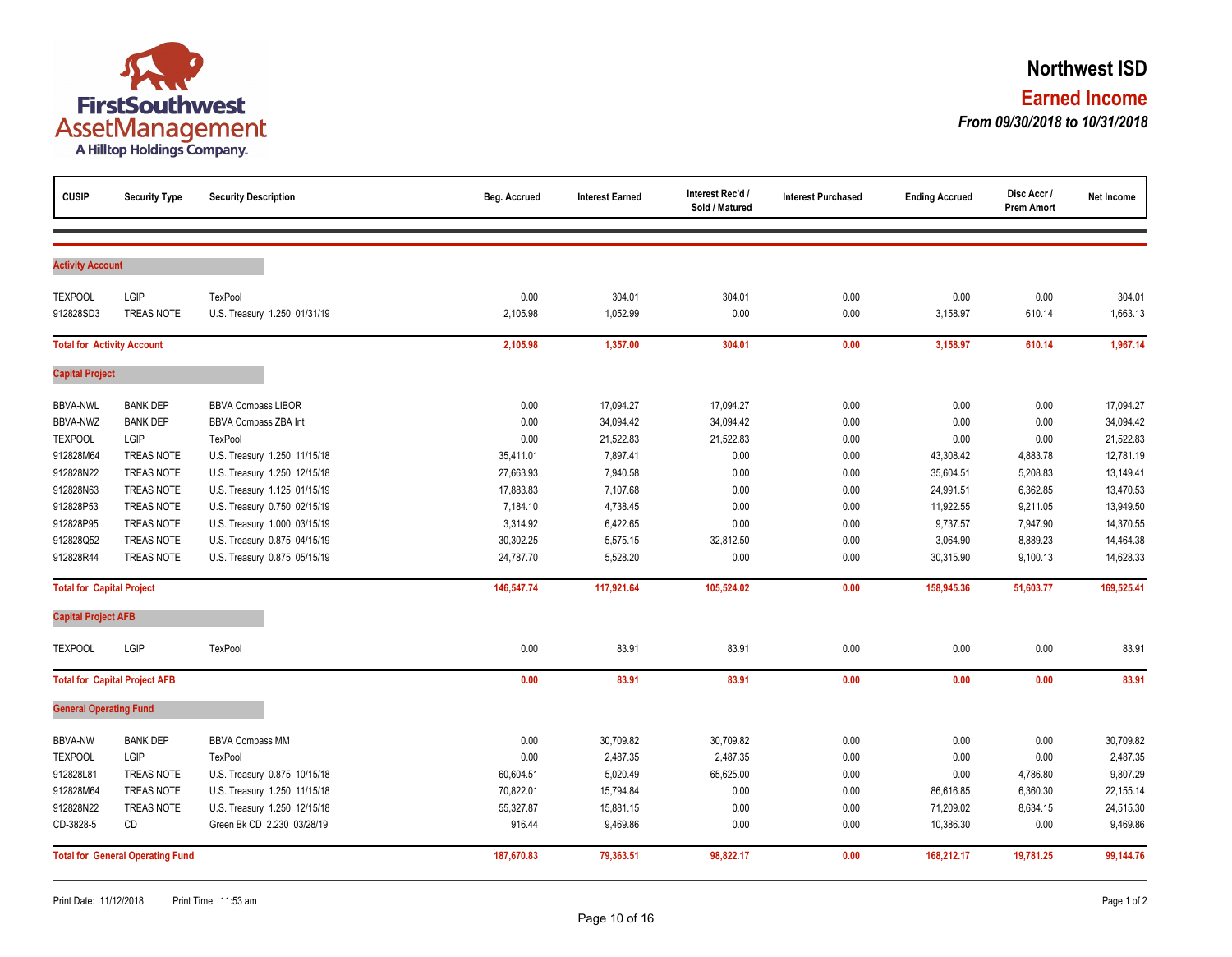

| <b>CUSIP</b>                   | <b>Security Type</b>                    | <b>Security Description</b> | Beg. Accrued | <b>Interest Earned</b> | Interest Rec'd /<br>Sold / Matured | <b>Interest Purchased</b> | <b>Ending Accrued</b> | Disc Accr /<br><b>Prem Amort</b> | Net Income |
|--------------------------------|-----------------------------------------|-----------------------------|--------------|------------------------|------------------------------------|---------------------------|-----------------------|----------------------------------|------------|
| <b>Interest &amp; Sinking</b>  |                                         |                             |              |                        |                                    |                           |                       |                                  |            |
|                                |                                         |                             |              |                        |                                    |                           |                       |                                  |            |
| <b>TEXPOOL</b>                 | LGIP                                    | <b>TexPool</b>              | 0.00         | 7,538.07               | 7,538.07                           | 0.00                      | 0.00                  | 0.00                             | 7,538.07   |
| 3135G0H63                      | <b>AGCY BULET</b>                       | FNMA 1.375 01/28/19         | 25,265.63    | 12,031.25              | 0.00                               | 0.00                      | 37,296.88             | 6,266.59                         | 18,297.84  |
| 3130ADNE8                      | <b>AGCY BULET</b>                       | FHLB 1.875 02/12/19         | 24,244.79    | 14,843.75              | 0.00                               | 0.00                      | 39,088.54             | 965.11                           | 15,808.86  |
|                                | <b>Total for Interest &amp; Sinking</b> |                             | 49,510.42    | 34,413.07              | 7,538.07                           | 0.00                      | 76,385.42             | 7,231.70                         | 41,644.77  |
| <b>Total for Northwest ISD</b> |                                         |                             | 385,834.97   | 233,139.13             | 212,272.18                         | 0.00                      | 406,701.92            | 79,226.86                        | 312,365.99 |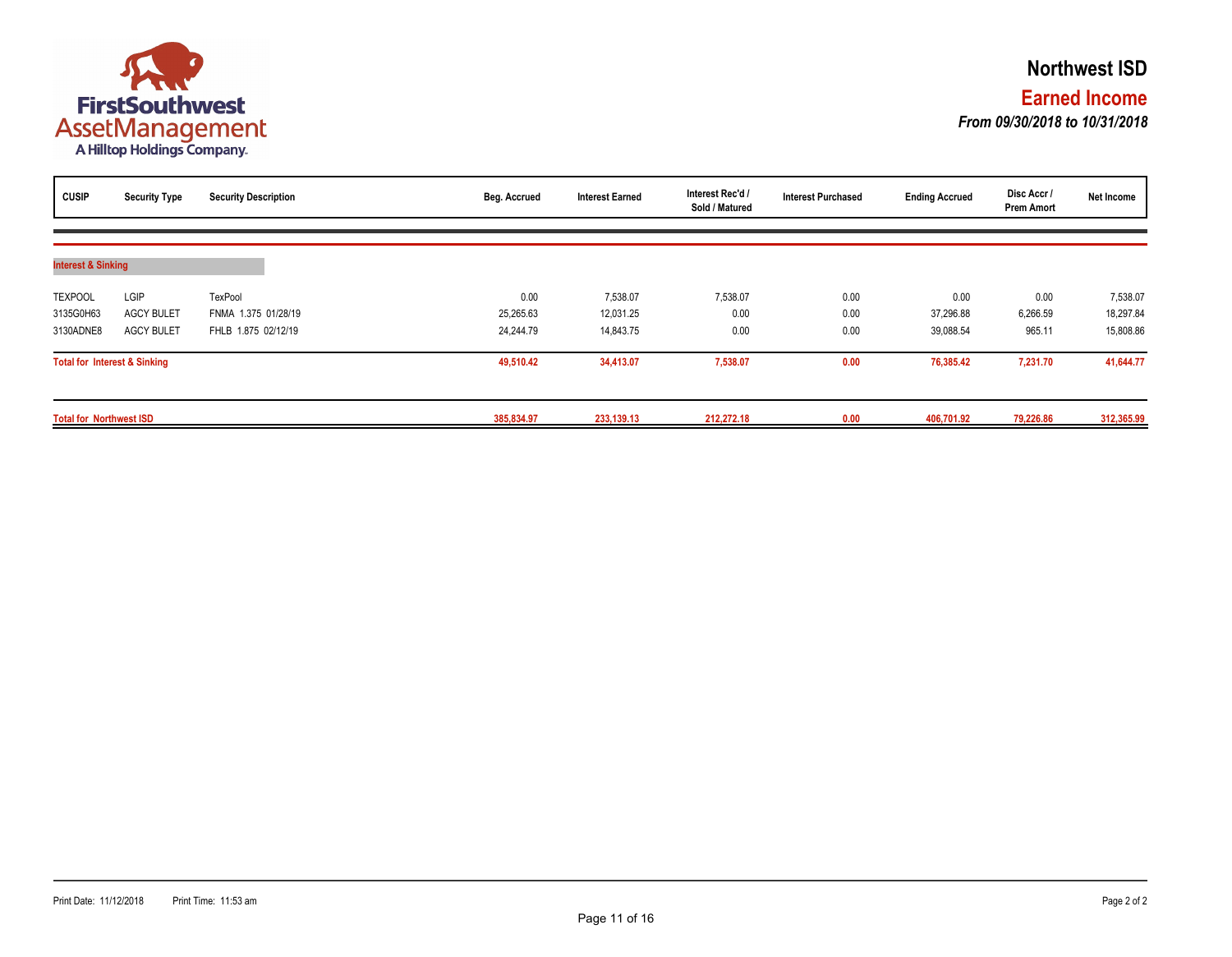

### **Investment Transactions Northwest ISD**

*From 10/01/2018 to 10/31/2018*

| Trade<br>Date          | Settle<br>Date                    | <b>CUSIP</b>                  | Security<br><b>Type</b> | <b>Security Description</b> | Coupon | <b>Mty Date</b> | <b>Call Date</b> | Par Value     | Price   | Principal<br>Amount | Int Purchased /<br>Received | <b>Total Amount</b> | Realized<br>Gain / Loss | <b>YTM</b> | <b>YTW</b> |
|------------------------|-----------------------------------|-------------------------------|-------------------------|-----------------------------|--------|-----------------|------------------|---------------|---------|---------------------|-----------------------------|---------------------|-------------------------|------------|------------|
|                        |                                   |                               |                         |                             |        |                 |                  |               |         |                     |                             |                     |                         |            |            |
| <b>Capital Project</b> |                                   |                               |                         |                             |        |                 |                  |               |         |                     |                             |                     |                         |            |            |
| <b>Income Payments</b> |                                   |                               |                         |                             |        |                 |                  |               |         |                     |                             |                     |                         |            |            |
|                        | 10/15/18  10/15/18                | 912828Q52                     | TREAS NOTE              | U.S. Treasury               | 0.875  | 04/15/19        |                  |               |         | 0.00                | 32,812.50                   | 32,812.50           |                         |            |            |
|                        | <b>Total for: Income Payments</b> |                               |                         |                             |        |                 |                  |               |         | 0.00                | 32,812.50                   | 32,812.50           |                         |            |            |
|                        | <b>General Operating Fund</b>     |                               |                         |                             |        |                 |                  |               |         |                     |                             |                     |                         |            |            |
| <b>Maturities</b>      |                                   |                               |                         |                             |        |                 |                  |               |         |                     |                             |                     |                         |            |            |
| 10/15/18               |                                   | 10/15/18 912828L81            | TREAS NOTE              | U.S. Treasury               | 0.875  | 10/15/18        |                  | 15,000,000.00 | 100.000 | 15,000,000.00       | 0.00                        | 15,000,000.00       |                         | 1.716      |            |
|                        | <b>Total for: Maturities</b>      |                               |                         |                             |        |                 |                  | 15,000,000.00 |         | 15,000,000.00       | 0.00                        | 15,000,000.00       |                         | 1.716      |            |
| <b>Income Payments</b> |                                   |                               |                         |                             |        |                 |                  |               |         |                     |                             |                     |                         |            |            |
|                        |                                   | 10/15/18  10/15/18  912828L81 | TREAS NOTE              | U.S. Treasury               | 0.875  | 10/15/18        |                  |               |         | 0.00                | 65,625.00                   | 65,625.00           |                         |            |            |
|                        | <b>Total for: Income Payments</b> |                               |                         |                             |        |                 |                  |               |         | 0.00                | 65,625.00                   | 65,625.00           |                         |            |            |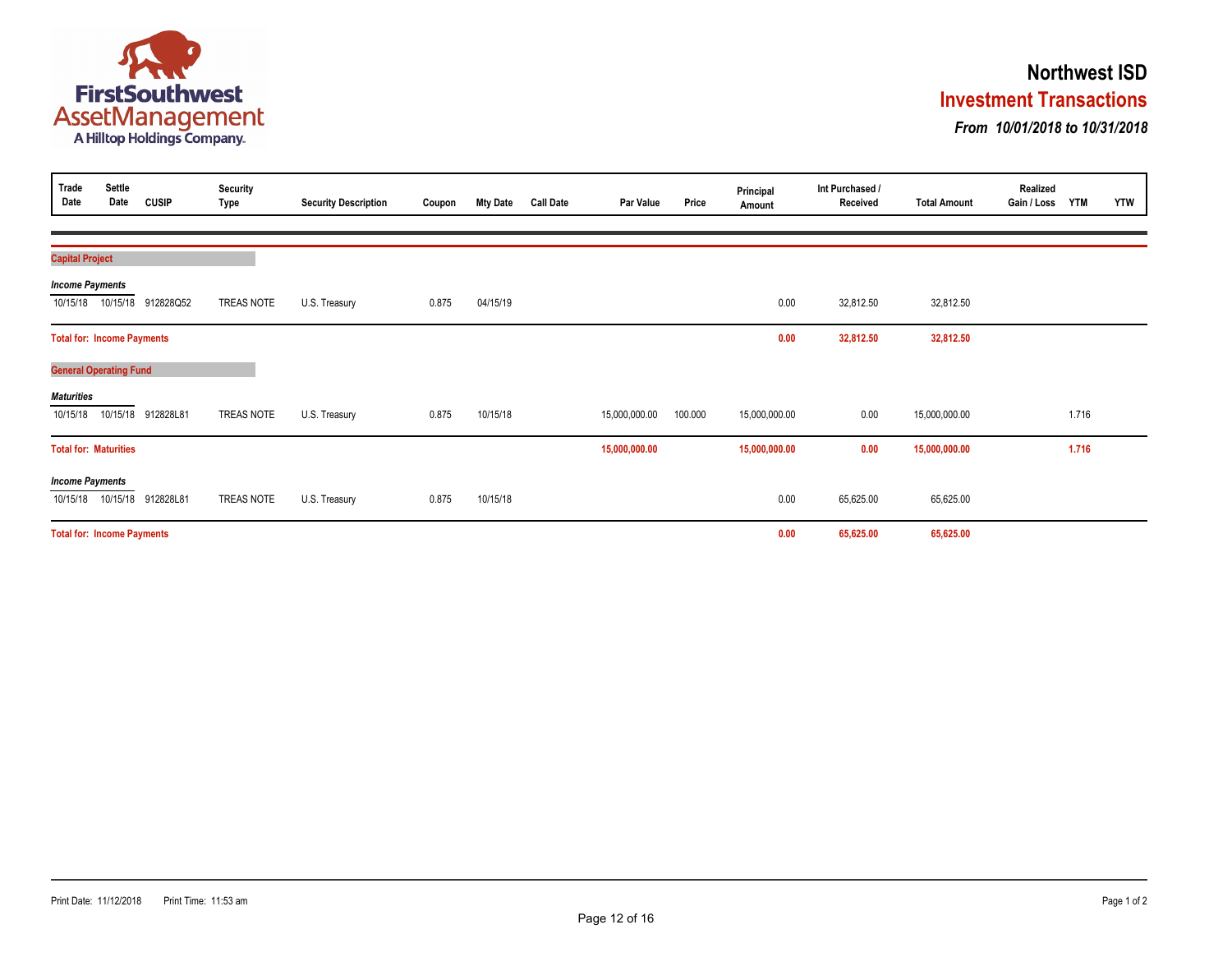

### **Investment Transactions Northwest ISD**

#### *From 10/01/2018 to 10/31/2018*

| Trade<br>Settle<br>Realized<br>Int Purchased /<br>Security<br>Principa.<br>Date<br>Date<br><b>CUSIP</b><br><b>YTM</b><br>Par Value<br><b>Total Amount</b><br><b>YTW</b><br>Call Date<br>Price<br><b>Mty Date</b><br>Type<br><b>Security Description</b><br>Gain / Loss<br>Received<br>Coupon<br>Amount |
|--------------------------------------------------------------------------------------------------------------------------------------------------------------------------------------------------------------------------------------------------------------------------------------------------------|
|--------------------------------------------------------------------------------------------------------------------------------------------------------------------------------------------------------------------------------------------------------------------------------------------------------|

|                                                         |                       | <b>Total for All Portfolios</b> |                     |            |            |
|---------------------------------------------------------|-----------------------|---------------------------------|---------------------|------------|------------|
| <b>Transaction Type</b>                                 | Quantity              | <b>Total Amount</b>             | <b>Realized G/L</b> | <b>YTM</b> | <b>YTW</b> |
| <b>Total Maturities</b><br><b>Total Income Payments</b> | 15,000,000.00<br>0.00 | 15,000,000.00<br>98,437.50      |                     | 1.716      |            |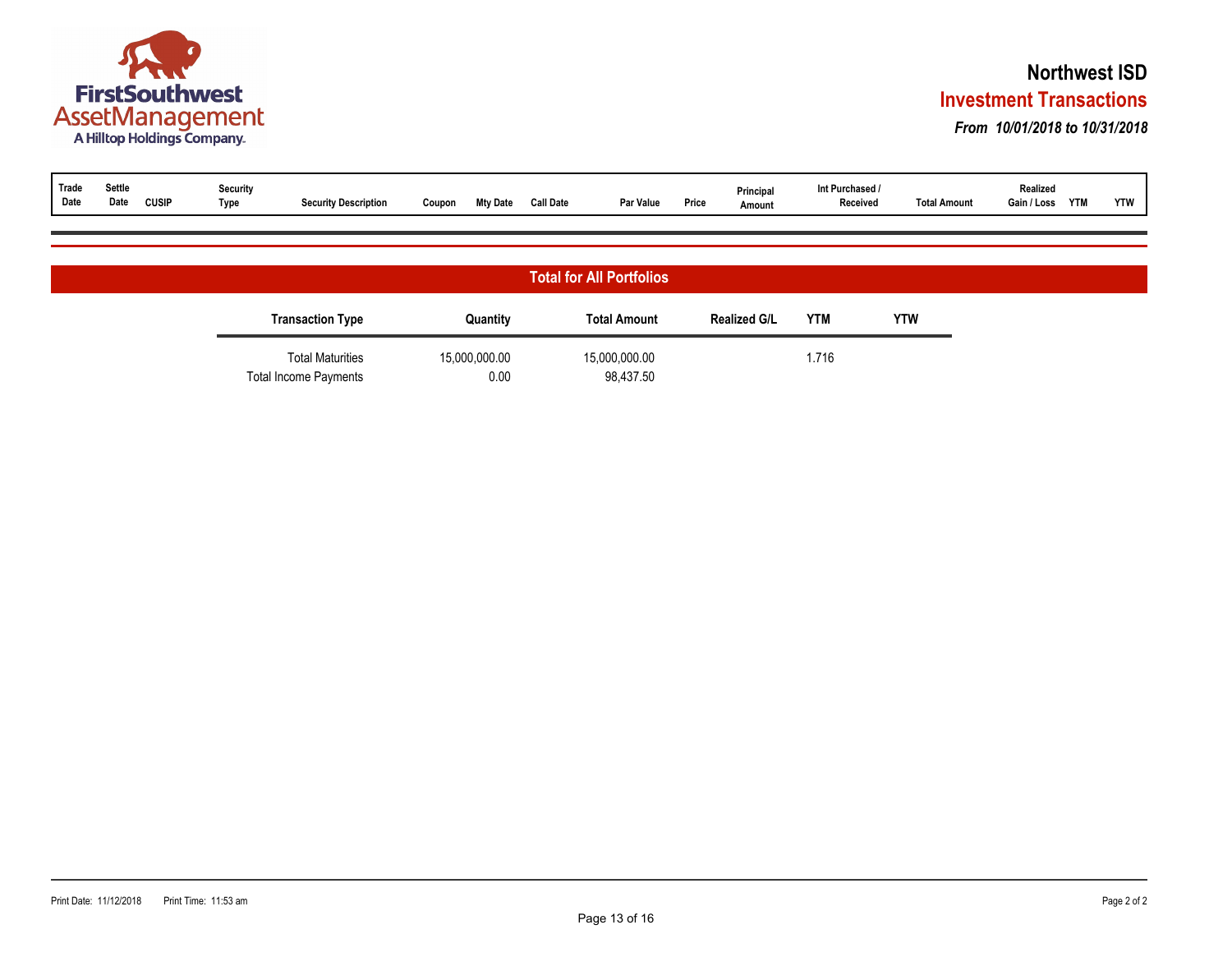

### **Amortization and Accretion Northwest ISD**

*From 09/30/2018 to 10/31/2018*

| <b>CUSIP</b>                            |                                         | Settle Date Security Type | <b>Security Description</b>  | <b>Next Call Date</b> | <b>Purchase Qty</b> | Orig<br>Price | <b>Original Cost</b> | Amrt/Accr<br>for Period | <b>Total Amrt/Accr</b><br><b>Since Purch</b> | Remaining<br>Disc / Prem | <b>Book Value</b> |
|-----------------------------------------|-----------------------------------------|---------------------------|------------------------------|-----------------------|---------------------|---------------|----------------------|-------------------------|----------------------------------------------|--------------------------|-------------------|
|                                         |                                         |                           |                              |                       |                     |               |                      |                         |                                              |                          |                   |
| <b>Activity Account</b>                 |                                         |                           |                              |                       |                     |               |                      |                         |                                              |                          |                   |
| 912828SD3                               | 02/13/18                                | TREAS NOTE                | U.S. Treasury 1.250 01/31/19 |                       | 1,000,000.00        | 99.305        | 993,046.88           | 610.14                  | 5,162.06                                     | 1,791.06                 | 998,208.94        |
| <b>Total for Activity Account</b>       |                                         |                           |                              |                       | 1,000,000.00        |               | 993,046.88           | 610.14                  | 5,162.06                                     | 1,791.06                 | 998,208.94        |
| <b>Capital Project</b>                  |                                         |                           |                              |                       |                     |               |                      |                         |                                              |                          |                   |
| 912828M64                               | 08/01/18                                | <b>TREAS NOTE</b>         | U.S. Treasury 1.250 11/15/18 |                       | 7,500,000.00        | 99.777        | 7,483,300.78         | 4,883.78                | 14,493.70                                    | 2,205.52                 | 7,497,794.48      |
| 912828N22                               | 08/01/18                                | <b>TREAS NOTE</b>         | U.S. Treasury 1.250 12/15/18 |                       | 7,500,000.00        | 99.695        | 7,477,148.44         | 5,208.83                | 15,458.44                                    | 7,393.12                 | 7,492,606.88      |
| 912828N63                               | 08/01/18                                | <b>TREAS NOTE</b>         | U.S. Treasury 1.125 01/15/19 |                       | 7,500,000.00        | 99.543        | 7,465,722.66         | 6,362.85                | 18,883.29                                    | 15,394.05                | 7,484,605.95      |
| 912828P53                               | 08/01/18                                | <b>TREAS NOTE</b>         | U.S. Treasury 0.750 02/15/19 |                       | 7,500,000.00        | 99.215        | 7,441,113.28         | 9,211.05                | 27,390.92                                    | 31,495.80                | 7,468,504.20      |
| 912828P95                               | 08/01/18                                | <b>TREAS NOTE</b>         | U.S. Treasury 1.000 03/15/19 |                       | 7,500,000.00        | 99.230        | 7,442,285.16         | 7,947.90                | 23,359.29                                    | 34,355.55                | 7,465,644.45      |
| 912828Q52                               | 08/01/18                                | <b>TREAS NOTE</b>         | U.S. Treasury 0.875 04/15/19 |                       | 7,500,000.00        | 99.016        | 7,426,171.88         | 8,889.23                | 26,271.60                                    | 47,556.52                | 7,452,443.48      |
| 912828R44                               | 08/01/18                                | <b>TREAS NOTE</b>         | U.S. Treasury 0.875 05/15/19 |                       | 7,500,000.00        | 98.859        | 7,414,453.13         | 9,100.13                | 27,006.90                                    | 58,539.97                | 7,441,460.03      |
| <b>Total for Capital Project</b>        |                                         |                           |                              |                       | 52,500,000.00       |               | 52, 150, 195.33      | 51,603.77               | 152,864.14                                   | 196,940.53               | 52,303,059.47     |
| <b>General Operating Fund</b>           |                                         |                           |                              |                       |                     |               |                      |                         |                                              |                          |                   |
| 912828L81                               | 12/26/17                                | <b>TREAS NOTE</b>         | U.S. Treasury 0.875 10/15/18 |                       | 0.00                | 99.332        | 0.00                 | 4,786.80                | 0.00                                         | 0.00                     | 0.00              |
| 912828M64                               | 12/26/17                                | <b>TREAS NOTE</b>         | U.S. Treasury 1.250 11/15/18 |                       | 15,000,000.00       | 99.555        | 14,933,203.13        | 6,360.30                | 63,924.52                                    | 2,872.35                 | 14,997,127.65     |
| 912828N22                               | 02/13/18                                | <b>TREAS NOTE</b>         | U.S. Treasury 1.250 12/15/18 |                       | 15,000,000.00       | 99.434        | 14,915,039.06        | 8,634.15                | 72,706.09                                    | 12,254.85                | 14,987,745.15     |
| CD-3828-5                               | 03/28/18                                | CD                        | Green Bk CD 2.230 03/28/19   |                       | 5,000,000.00        | 100.000       | 5,000,000.00         | 0.00                    | 0.00                                         | 0.00                     | 5,000,000.00      |
|                                         | <b>Total for General Operating Fund</b> |                           |                              |                       | 35,000,000.00       |               | 34,848,242.19        | 19,781.25               | 136,630.61                                   | 15,127.20                | 34,984,872.80     |
| <b>Interest &amp; Sinking</b>           |                                         |                           |                              |                       |                     |               |                      |                         |                                              |                          |                   |
| 3135G0H63                               | 02/20/18                                | <b>AGCY BULET</b>         | FNMA 1.375 01/28/19          |                       | 10,500,000.00       | 99.360        | 10,432,855.00        | 6,266.59                | 48,971.80                                    | 18,173.20                | 10,481,826.80     |
| 3130ADNE8                               | 02/13/18                                | <b>AGCY BULET</b>         | FHLB 1.875 02/12/19          |                       | 9,500,000.00        | 99.879        | 9,488,505.00         | 965.11                  | 8,245.72                                     | 3,249.28                 | 9,496,750.72      |
| <b>Total for Interest &amp; Sinking</b> |                                         |                           |                              |                       | 20,000,000.00       |               | 19,921,360.00        | 7,231.70                | 57,217.52                                    | 21,422.48                | 19,978,577.52     |
| <b>Total for Northwest ISD</b>          |                                         |                           |                              |                       | 108,500,000.00      |               | 107,912,844.40       | 79,226.86               | 351,874.33                                   | 235,281.27               | 108,264,718.73    |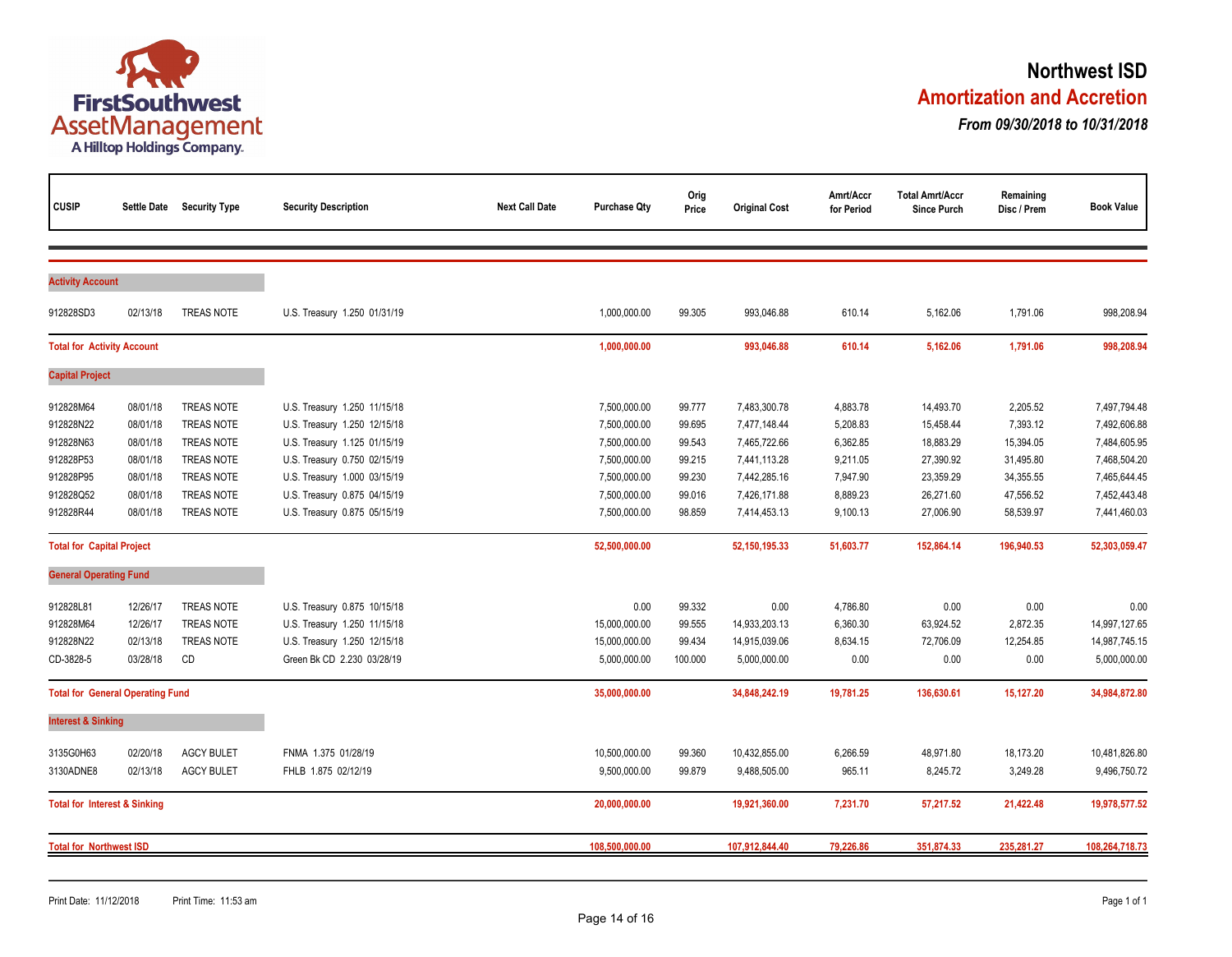

#### **Northwest ISD**

### **Projected Cash Flows**

*Cash Flows for next 180 days from 10/31/2018*

| <b>CUSIP</b>                            | <b>Security Type</b> | <b>Security Description</b>  | Pay Date      | Interest      | Principal     | <b>Total Amount</b> |
|-----------------------------------------|----------------------|------------------------------|---------------|---------------|---------------|---------------------|
|                                         |                      |                              |               |               |               |                     |
| <b>Activity Account</b>                 |                      |                              |               |               |               |                     |
| 912828SD3                               | <b>TREAS NOTE</b>    | U.S. Treasury 1.250 01/31/19 | 01/31/19      | 6,250.00      | 1,000,000.00  | 1,006,250.00        |
| <b>Total for Activity Account</b>       |                      |                              |               | 6,250.00      | 1,000,000.00  | 1,006,250.00        |
| <b>Capital Project</b>                  |                      |                              |               |               |               |                     |
| 912828M64                               | <b>TREAS NOTE</b>    | U.S. Treasury 1.250 11/15/18 | 11/15/18      | 46,875.00     | 7,500,000.00  | 7,546,875.00        |
| 912828R44                               | TREAS NOTE           | U.S. Treasury 0.875 05/15/19 | 11/15/18      | 32,812.50     | 0.00          | 32,812.50           |
| 912828N22                               | <b>TREAS NOTE</b>    | U.S. Treasury 1.250 12/15/18 | 12/15/18      | 46,875.00     | 7,500,000.00  | 7,546,875.00        |
| 912828N63                               | TREAS NOTE           | U.S. Treasury 1.125 01/15/19 | 01/15/19      | 42,187.50     | 7,500,000.00  | 7,542,187.50        |
| 912828P53                               | <b>TREAS NOTE</b>    | U.S. Treasury 0.750 02/15/19 | 02/15/19      | 28,125.00     | 7,500,000.00  | 7,528,125.00        |
| 912828P95                               | <b>TREAS NOTE</b>    | U.S. Treasury 1.000 03/15/19 | 03/15/19      | 37,500.00     | 7,500,000.00  | 7,537,500.00        |
| 912828Q52                               | <b>TREAS NOTE</b>    | U.S. Treasury 0.875 04/15/19 | 04/15/19      | 32,812.50     | 7,500,000.00  | 7,532,812.50        |
| <b>Total for Capital Project</b>        |                      |                              |               | 267, 187.50   | 45,000,000.00 | 45,267,187.50       |
| <b>General Operating Fund</b>           |                      |                              |               |               |               |                     |
| 912828M64                               | <b>TREAS NOTE</b>    | U.S. Treasury 1.250 11/15/18 | 11/15/18      | 93,750.00     | 15,000,000.00 | 15,093,750.00       |
| 912828N22                               | <b>TREAS NOTE</b>    | U.S. Treasury 1.250 12/15/18 | 12/15/18      | 93,750.00     | 15,000,000.00 | 15,093,750.00       |
| CD-3828-5                               | CD                   | Green Bk CD 2.230 03/28/19   | 12/28/18      | 27,875.00     | 0.00          | 27,875.00           |
| CD-3828-5                               | CD                   | Green Bk CD 2.230 03/28/19   | 03/28/19      | 27,875.00     | 5,000,000.00  | 5,027,875.00        |
| <b>Total for General Operating Fund</b> |                      |                              |               | 243,250.00    | 35,000,000.00 | 35,243,250.00       |
| <b>Interest &amp; Sinking</b>           |                      |                              |               |               |               |                     |
| 3135G0H63                               | <b>AGCY BULET</b>    | FNMA 1.375 01/28/19          | 01/28/19      | 72,187.50     | 10,500,000.00 | 10,572,187.50       |
| 3130ADNE8                               | <b>AGCY BULET</b>    | FHLB 1.875 02/12/19          | 02/12/19      | 89,062.50     | 9,500,000.00  | 9,589,062.50        |
| <b>Total for Interest &amp; Sinking</b> |                      | 161,250.00                   | 20,000,000.00 | 20,161,250.00 |               |                     |